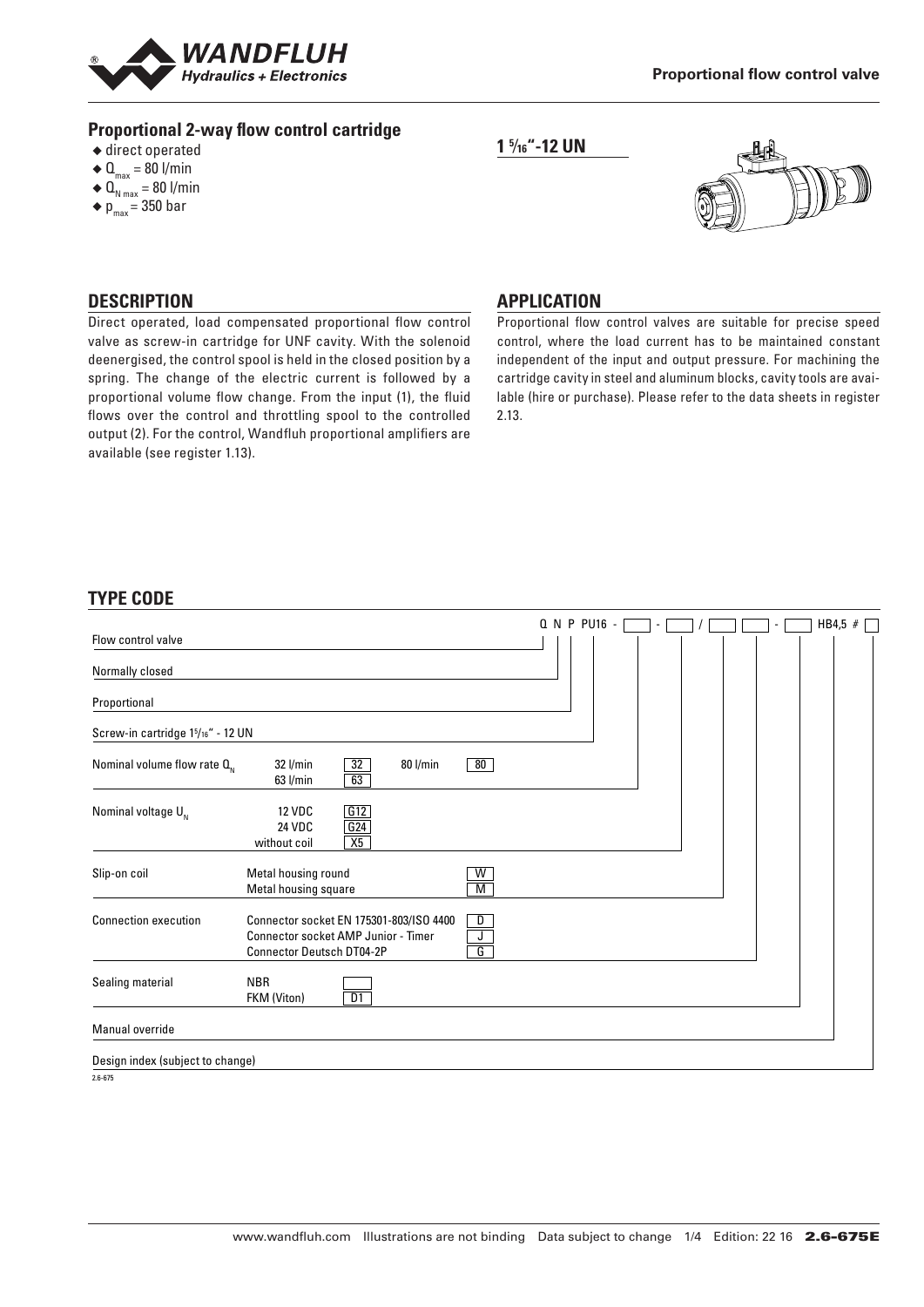

### **SYMBOL**





## **ACTUATION**

| Actuation  | Proportional solenoid, wet pin push<br>type, pressure tight                                                 |
|------------|-------------------------------------------------------------------------------------------------------------|
| Execution  | W.S45 / 23 x 50 (Data sheet 1.1-180)<br>M.S45 / 23 x 50 (Data sheet 1.1-181)                                |
| Connection | Connector socket EN 175301 - 803<br><b>Connector socket AMP Junior-Timer</b><br>Connector Deutsch DT04 - 2P |

### **GENERAL SPECIFICATIONS**

| Designation         | Proportional 2-way flow control valve         |
|---------------------|-----------------------------------------------|
| Construction        | Direct operated                               |
| Mounting            | Screw-in cartridge construction               |
| Nominal size        | 1 % "-12 UN according to Wandfluh<br>standard |
| Actuation           | Proportional solenoid                         |
| Ambient temperature | $-25+70$ °C                                   |
| Weight              | $0.95$ kg                                     |
| <b>MTTFd</b>        | 150 years                                     |

## **HYDRAULIC SPECIFICATIONS**

| Working pressure      | $p_{max}$ = 350 bar                                                       |
|-----------------------|---------------------------------------------------------------------------|
| Maximum volume flow   | $Q_{\text{max}} = 80$ l/min                                               |
| Minimum volume flow   | $Q_{\min} = 0.2$ l/min                                                    |
| Volume flow direction | $1 \rightarrow 2$                                                         |
| Leakage oil           | See characteristics                                                       |
| Nominal volume flow   | $Q_{N}$ = 32; 63; 80 l/min                                                |
| range                 |                                                                           |
| <b>Hysteresis</b>     | $\leq$ 5 % at optimal dither signal                                       |
| Fluid                 | Mineral oil, other fluid on request                                       |
| Viscosity range       | 12 mm <sup>2</sup> /s320 mm <sup>2</sup> /s                               |
| Temperature range     | $-25+70$ °C (NBR)                                                         |
| fluid                 | $-20+70$ °C (FKM)                                                         |
| Contamination         | Class 18 / 16 / 13                                                        |
| efficiency            |                                                                           |
| <b>Filtration</b>     | Required filtration grade $\beta$ 610 $\geq$ 75,<br>see data sheet 1.0-50 |

#### **MANUAL OVERRIDE**

HB4,5 Optionally: Screw plug (HB0), no actuation possible

## **ELECTRICAL SPECIFICATIONS**

| Protection class                      | <b>Connection execution D: IP65</b>                                                         |
|---------------------------------------|---------------------------------------------------------------------------------------------|
|                                       | <b>Connection execution J: IP66</b>                                                         |
|                                       | Connection execution G: IP67 and IP69K                                                      |
| Relative duty factor                  | 100 % DF                                                                                    |
| Standard nominal<br>voltage           | 12 VDC, 24 VDC                                                                              |
| Limiting current at<br>$50^{\circ}$ C | $I_{\rm g}$ = 1560 mA (U <sub>N</sub> = 12VDC)<br>$I_{G}$ = 780 mA (U <sub>N</sub> = 24VDC) |

**Note!** Other electrical specifications see data sheet 1.1-180 (slip-on coil W) and 1.1-181 (slip-on coil M)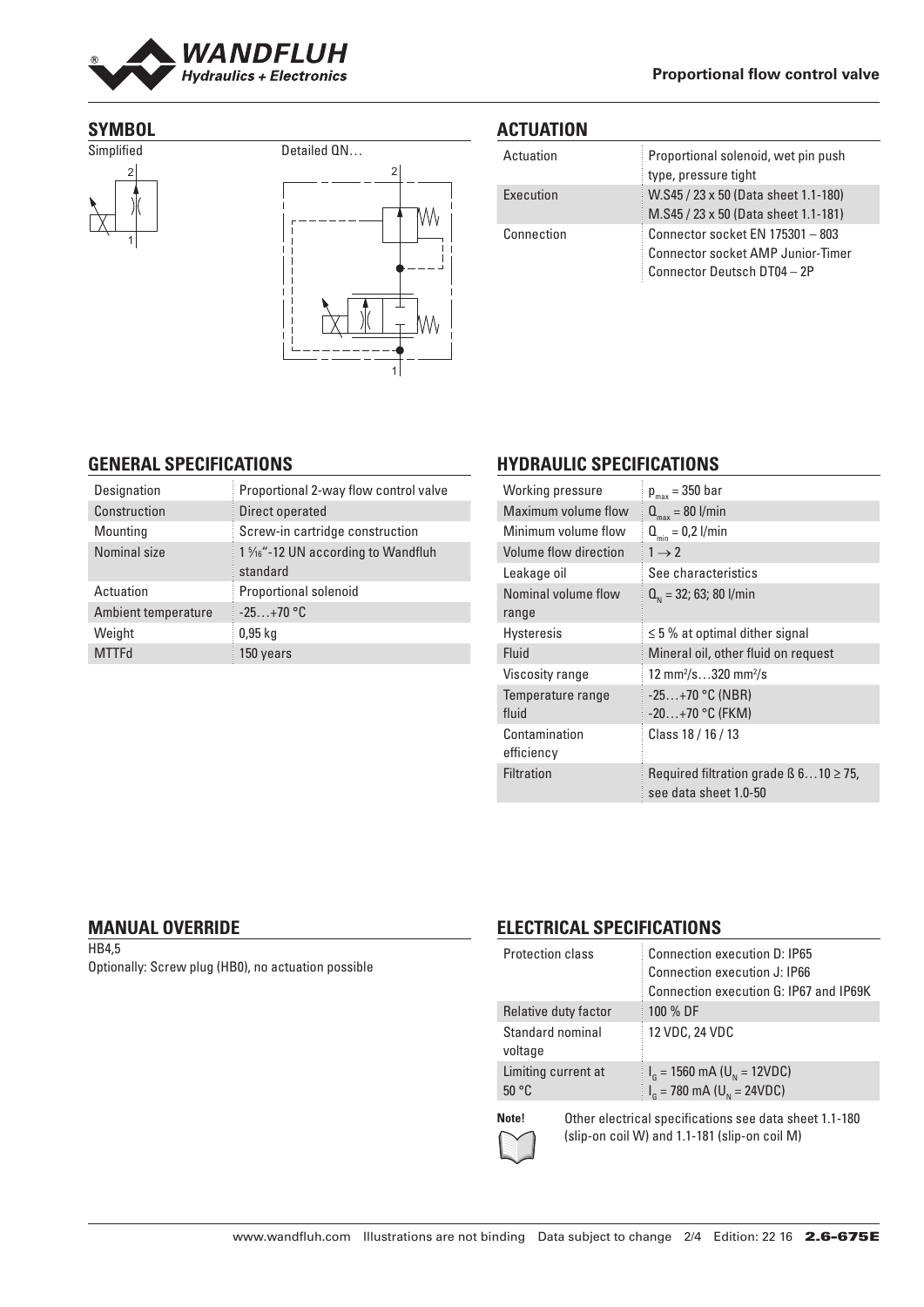

## **PERFORMANCE SPECIFICATIONS**

Oil viscosity  $v = 30$  mm<sup>2</sup>/s







### **ACCESSORIES**

| Proportional amplifier        | Register 1.13        |
|-------------------------------|----------------------|
| Electric plug B (black)       | Article no. 219.2002 |
| <b>Technical explanations</b> | Data sheet 1.0-100   |
| <b>Filtration</b>             | Data sheet 1.0-50    |

#### **SURFACE TREATMENT**

◆ The cartridge body is gas-nitro-carburised

◆ The armature tube and the slip-on coil are zinc- / nickel-coated

#### **SEALING MATERIAL**

NBR or FKM (Viton) as standard, choice in the type code

#### **INSTALLATION NOTES**

| Mounting type     | Screw-in cartridge 1 %6"-12 UN                       |
|-------------------|------------------------------------------------------|
| Mounting position | Any, preferably horizontal                           |
| Tightening torque | $M_{\rm n}$ = 80 Nm Screw-in cartridge               |
|                   | $M_{\rm n}$ = 5 Nm knurled nut<br>$M_n = 9.5$ Nm HB0 |
|                   | $M_n = 5.5$ Nm HB4.5                                 |

#### **STANDARDS**

| Cartridge cavity              | ISO 7789           |
|-------------------------------|--------------------|
| Solenoids                     | DIN VDE 0580       |
| <b>Connection execution D</b> | $E$ N 175301 - 803 |
| <b>Protection class</b>       | EN 60 529          |
| Contamination efficiency      | <b>ISO 4406</b>    |